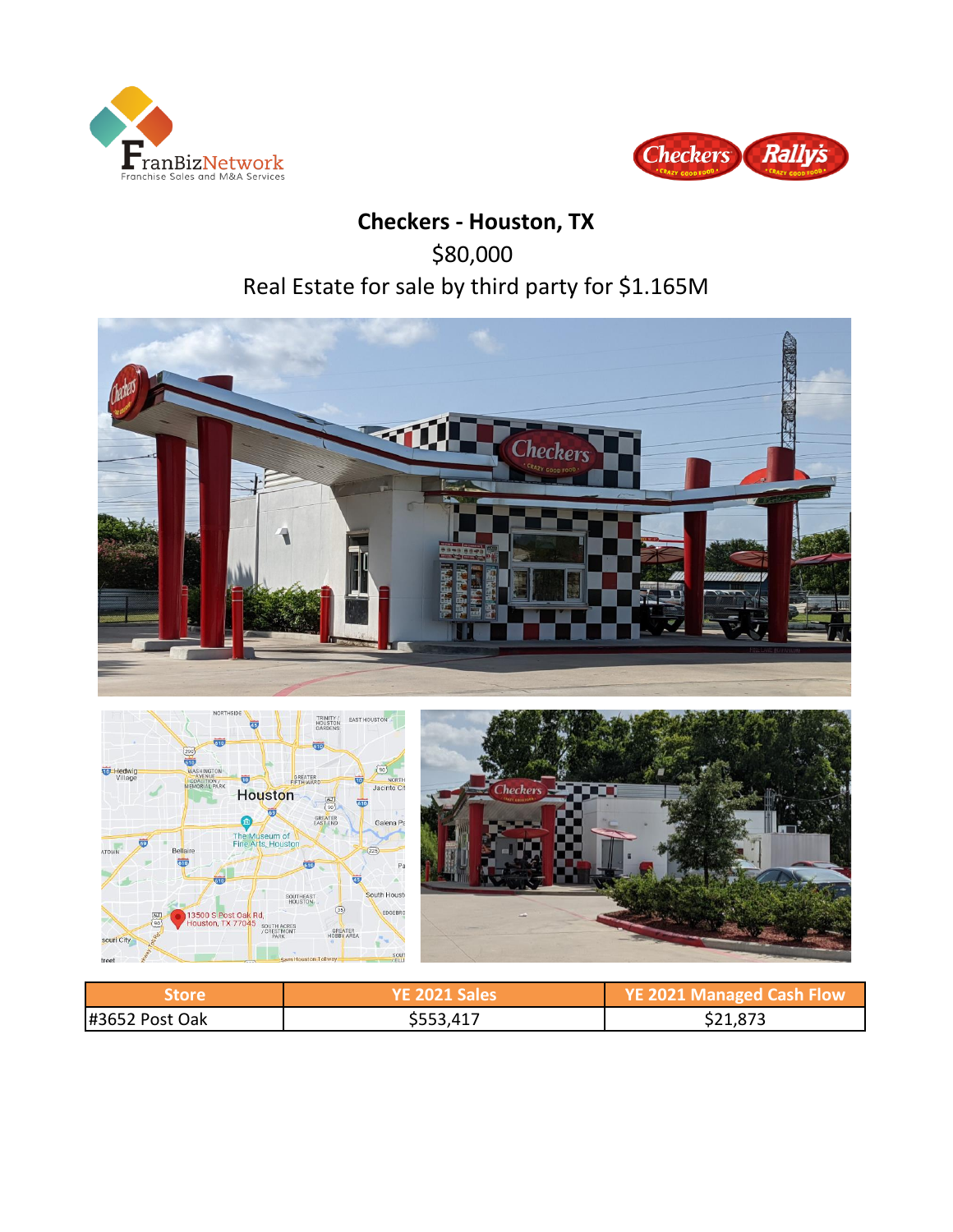

### **CONFIDENTIAL Executive Summary**

\$80,000 **#3652 Post Oak**

\$553,417 **13500 S. Post Oak Rd. Houston, TX, 77045** 

| <b>Purchase Price:</b> | \$80,000  |
|------------------------|-----------|
| Total Annual Sales*:   | \$553,417 |
| Inventory:             | \$7.900   |
| Managed Cash Flow**:   | \$21,873  |

# Checkers

### **List price does not include inventory, franchise transfer fees, or lease security deposits.**

\* YE 2021

\*\* Cash Flow is a net income projection based on sales and expenses as stated on Seller's P&Ls. Adjustments are made to reflect brand norms for the region and/or expected increases/decreases in costs. Analysis is for<br>profo proforma purposes only, Buyer should complete his own due diligence review. Ask your agent for summary of adjustments.

### **Franchise Information:**

Headquartered in Tampa, FL, Checker's was founded in 1986 and now boasts over 577 units nationwide. Checkers acquired Rally's in 1999. The two chains combine to make one of the fastest growing restaurants in the industry with more than 800 locations across the country. Known for their bold flavored and seared burgers, indulgent milkshakes, and Famous Seasoned Fries. Franchisor requires owner operator with a minimum of \$750k net worth with at least \$250k liquid assets, or commensurate with purchase. Restaurant experience preferred but not required. Operating partner and one other person must attend 5 weeks of training- 4 weeks in the restaurant and 1 week in Tampa.

| Franchise Agreement Expiration: 9/15/2040      | Transfer Fee: \$15,000              | Training Location: At unit and Tampa, FL |  |  |  |
|------------------------------------------------|-------------------------------------|------------------------------------------|--|--|--|
| Royalty: 4.0%                                  | Advertising: 3.75%                  | Training Period: 5 weeks                 |  |  |  |
| <b>Remodel Requirements: None</b>              |                                     |                                          |  |  |  |
| Lease Information:                             |                                     |                                          |  |  |  |
| Monthly Base Rent: \$4,500                     | Options: 2x5yr                      | Security Deposit: \$5,000                |  |  |  |
| Percentage Rent: N/A                           | CAM: \$0                            | Real Property Available: No              |  |  |  |
| Expiration: 9/14/2030                          | Monthly Property Tax: \$1,000       | Increases: \$500/mo months 25-60         |  |  |  |
| <b>Location Details:</b>                       |                                     |                                          |  |  |  |
| Business Established: 3/1/2019                 | <b>Building Type: Freestanding</b>  | Building Size: 1,400 SF                  |  |  |  |
| Owner Since: 9/1/2020<br>M-Th, Su: 10:30a-11p; | Seating: Approx 20 on outdoor patio | Employees: 9                             |  |  |  |
| Hours of Operation: F/Sa: 10:30a-1a            | Licenses Needed: Business, Health   | Equipment Value: \$100,000               |  |  |  |

Freestanding, single drive thru unit near the intersection of Post Oak Rd and Orem Ave. Other businesses in area include a Walgreens, CVS and AutoZone Auto Parts. Many industrial business parks nearby. A fire station, the YMCA and a couple of schools are within a mile. Residential properties in surrounding area. Nearby competition includes Sonic, Jack in the Box and Burger King. Houston is one of the fastest growing cities in the United States, with a population of approximately 2.5 million and a median household income of approximately \$60K. Real Estate for sale by third party for \$1.165M.

### **Remember you have agreed to keep all FranBizNetwork listings confidential.**

As a part of the due diligence process you are encouraged to contact other franchisees with questions about the brand, but remember you are bound by a confidentiality agreement and cannot share the location or any details about the business you are considering buying. Please direct any questions you might have for the Seller to your FranBizNetwork agent. Feel free to visit the location(s) as a customer, but be discreet and do not ask questions of employees, managers, or other customers. Please do not draw unneccessary attention to yourself, as rumors of a pending sale can hurt the business.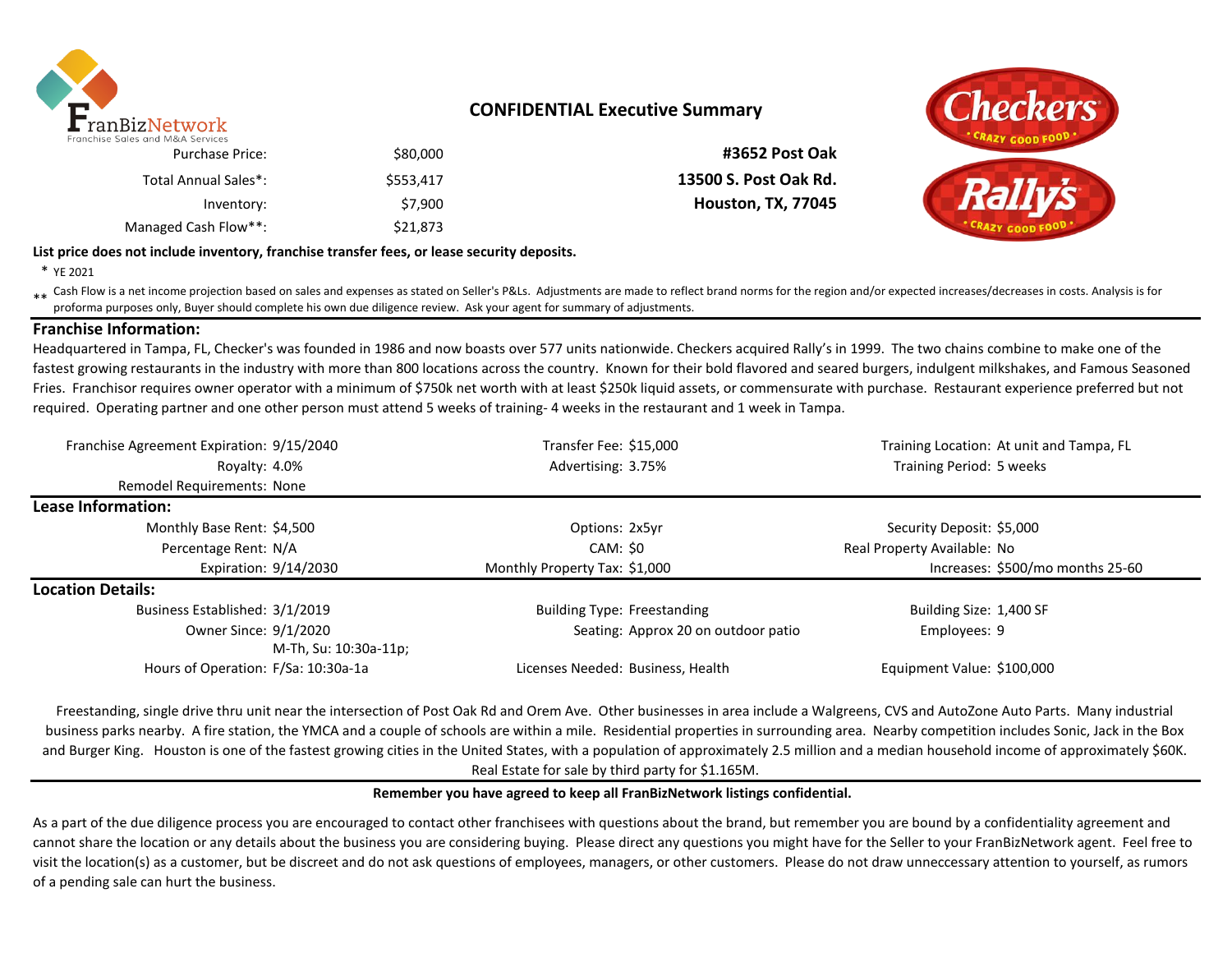



### **MONTHLY SALES**

### **#3652 Post Oak**

|         | <b>Jan</b> | Feb.         | <b>Mar</b>  | <b>Apr</b> | <b>May</b> | <b>June</b> | July     | <b>Aug</b> | <b>Sep</b> | Oct          | <b>Nov</b> | <b>Dec</b> | <b>TOTAL</b> |
|---------|------------|--------------|-------------|------------|------------|-------------|----------|------------|------------|--------------|------------|------------|--------------|
| 2020    | \$0        | \$0          | \$0         | \$0        | \$0        | \$0         | \$0      | \$0        | \$26,991   | \$54,699     | \$43,612   | \$43,763   | \$169,065    |
| 2021    | \$45,999   | \$43,896     | \$59,170    | \$52,590   | \$42,975   | \$40,604    | \$43,394 | \$43,404   | \$41,389   | \$43,972     | \$33,839   | \$39,142   | \$530,374    |
| \$+/-   | \$45,999   | \$43,896     | \$59,170    | \$52,590   | \$42,975   | \$40,604    | \$43,394 | \$43,404   | \$14,398   | ( \$10, 727] | (\$9,773)  | (54,621)   | \$361,309    |
| $% +/-$ |            |              |             |            |            |             |          |            | 53%        | $-20%$       | $-22%$     | $-11%$     | 214%         |
|         |            |              |             |            |            |             |          |            |            |              |            |            |              |
| 2021    | \$45,999   | \$43,896     | \$59,170    | \$52,590   | \$42,975   | \$40,604    | \$43,394 | \$43,404   | \$41,389   | \$43,972     | \$33,839   | \$39,142   | \$530,374    |
| 2022    | \$34,269   | \$33,777     | \$39,491    | \$0        | \$0        | \$0         | \$0      | \$0        | \$0        | \$0          | \$0        | \$0        | \$107,537    |
| \$ +/-  | (\$11,730) | ( \$10, 119) | ( \$19,679] |            |            |             |          |            |            |              |            |            | (541,528)    |
| $% +/-$ | $-26%$     | $-23%$       | $-33%$      |            |            |             |          |            |            |              |            |            | $-28%$       |

Monthly figures do not include third party delivery.